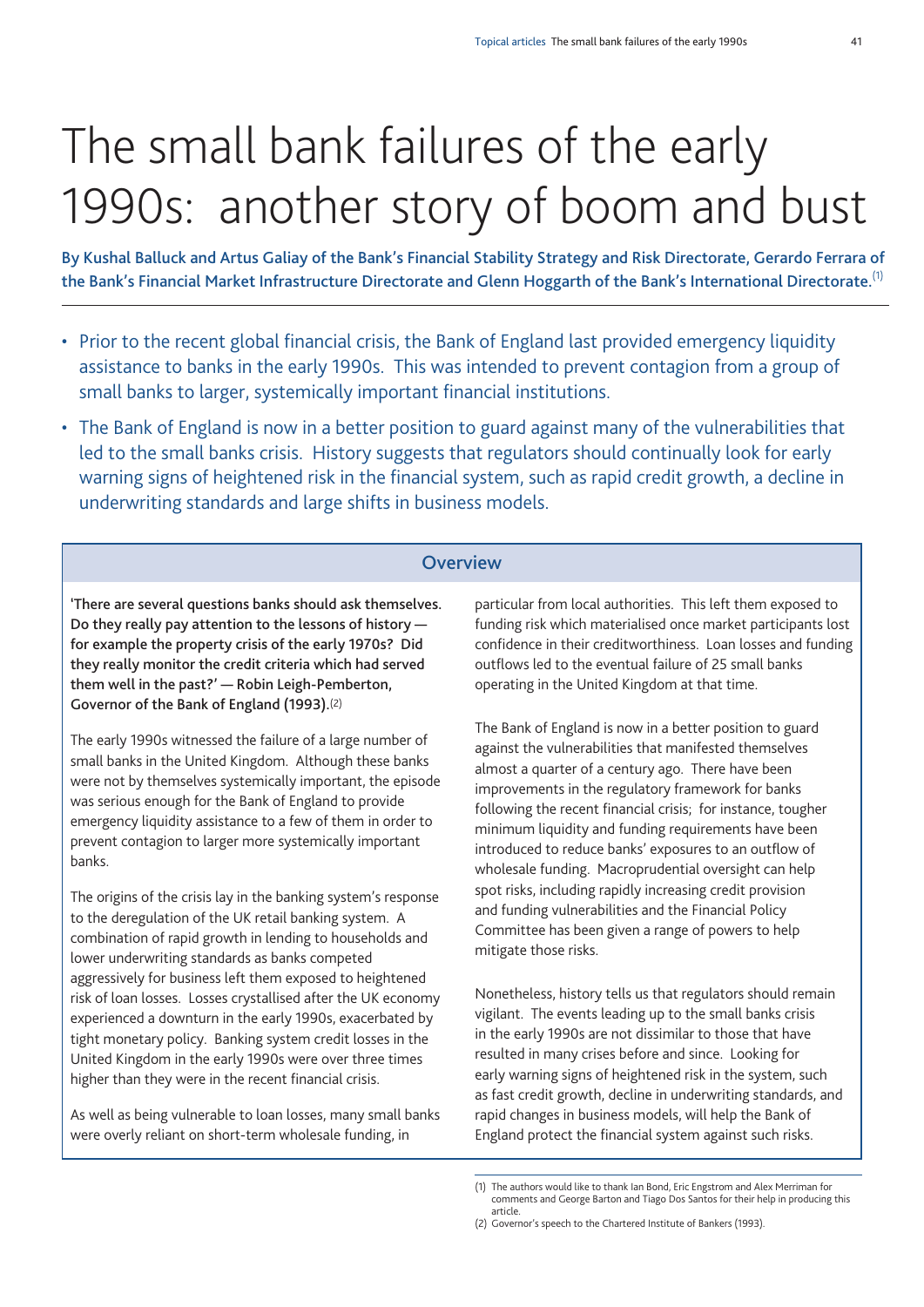Between 1990 and 1994, 25 small banks operating in the United Kingdom failed in some sense.(1) A concentration on domestic property-related loans, coupled with reliance on wholesale markets for funding, left the small bank sector vulnerable to the recession at the time. Although these banks were very small — even collectively — relative to the aggregate level of UK economic activity — the episode was serious enough for the Bank of England to provide emergency liquidity assistance to a number of them in order to avoid contagion to the wider banking system.

This is one of a series of *Quarterly Bulletin* articles focusing on historical episodes of financial instability in the United Kingdom.(2) The purpose of examining this and other historical episodes is to build a better understanding of the causes of financial crises, and to disseminate this knowledge to a wide audience. This article aims to draw out the lessons from the early 1990s episode that may help the Bank of England to achieve its objective of maintaining financial stability.

The first section of the article explains how a number of factors — the pre-crisis liberalisation of the financial sector, its impact on competition and the overall macrofinancial environment — contributed to the crisis in the small banks sector. The second section then describes how the crisis unfolded, explaining the causes of bank failures, and the Bank of England's response. The last section considers the lessons for avoiding and managing banking crises today.

## **Origins of the small banks crisis**

A raft of measures was implemented in the 1970s–80s aimed at liberalising the UK financial sector. These changes led to an increase in competition in the provision of financial services, which resulted in banks lowering their lending standards and contributed to a boom in credit.

#### **Financial liberalisation and credit expansion**

Prior to 1971, the Bank of England determined the maximum amount of credit that banks could extend. In 1971, the authorities introduced a 'new approach to Competition and Control', primarily to promote competition in the highly cartelised banking sector. This new approach aimed at controlling credit supply by setting its price rather than by limiting its quantity. Early teething problems with supervising a more liberalised financial system were witnessed with the Secondary Bank Crisis in the early 1970s. A number of smaller and medium-sized 'fringe' banks had funded themselves from recently deregulated wholesale markets to finance property lending. But many of them failed once the property price boom went into reverse.

Even then, some credit constraints remained, but banks were freed up further to increase credit provision following the

removal of the so-called 'corset' in 1980, which allowed banks to increase credit provision. The corset was a mechanism that penalised banks for rapidly expanding their deposits, thus constraining the rate at which banks could increase their domestic lending.(3) But it became less effective after the abolition of capital controls in 1979 that meant credit could be provided directly to UK borrowers from abroad.

Banks responded to the removal of the corset by expanding their domestic mortgage lending — a market which had until then been dominated by building societies and which was seen as profitable and 'low risk'. Banks' share of new mortgage lending consequently increased from around 10% in 1980 to 40% in 1988.

A rapid boom in domestic lending over the decade ensued. The supply of credit, no longer limited, responded to high demand during a housing and commercial real estate (CRE) boom. Mortgage demand was supported by interest rate tax relief and endowment products that at the time appeared attractive. Between 1985 and 1989 residential property prices increased by nearly 80% and CRE prices by almost 90%.(4) Throughout the 1980s, lending to households was strong and overall lending accelerated in the late 1980s as CRE lending increased materially. In aggregate, non-bank private sector debt doubled relative to GDP during the 1980s (**Chart 1**).



**Chart 1** Non-financial private sector debt(a)

- (2) Previous articles looked at the failure of the City of Glasgow Bank in 1878 (Button *et al* (2015)) and lessons from Japan's banking crisis in the 1990s (Nelson and Tanaka (2014)).
- (3) See McLeay, Radia and Thomas (2014) for a further explanation of how extending credit can increase deposits in the banking system.
- (4) See Zhu (2002).

Sources: Bank of England, Office for National Statistics (ONS) and Bank calculations.

<sup>(</sup>a) ONS data are not available before 1990. Before then, ONS household and private non-financial corporations (PNFCs) debt series are assumed to grow at the same rate as the Bank of England's household and PNFC lending series.

<sup>(1)</sup> Throughout this article, we define failure as entering administration or liquidation, relying on liquidity support from the Bank of England, or closing down after having authorisation revoked.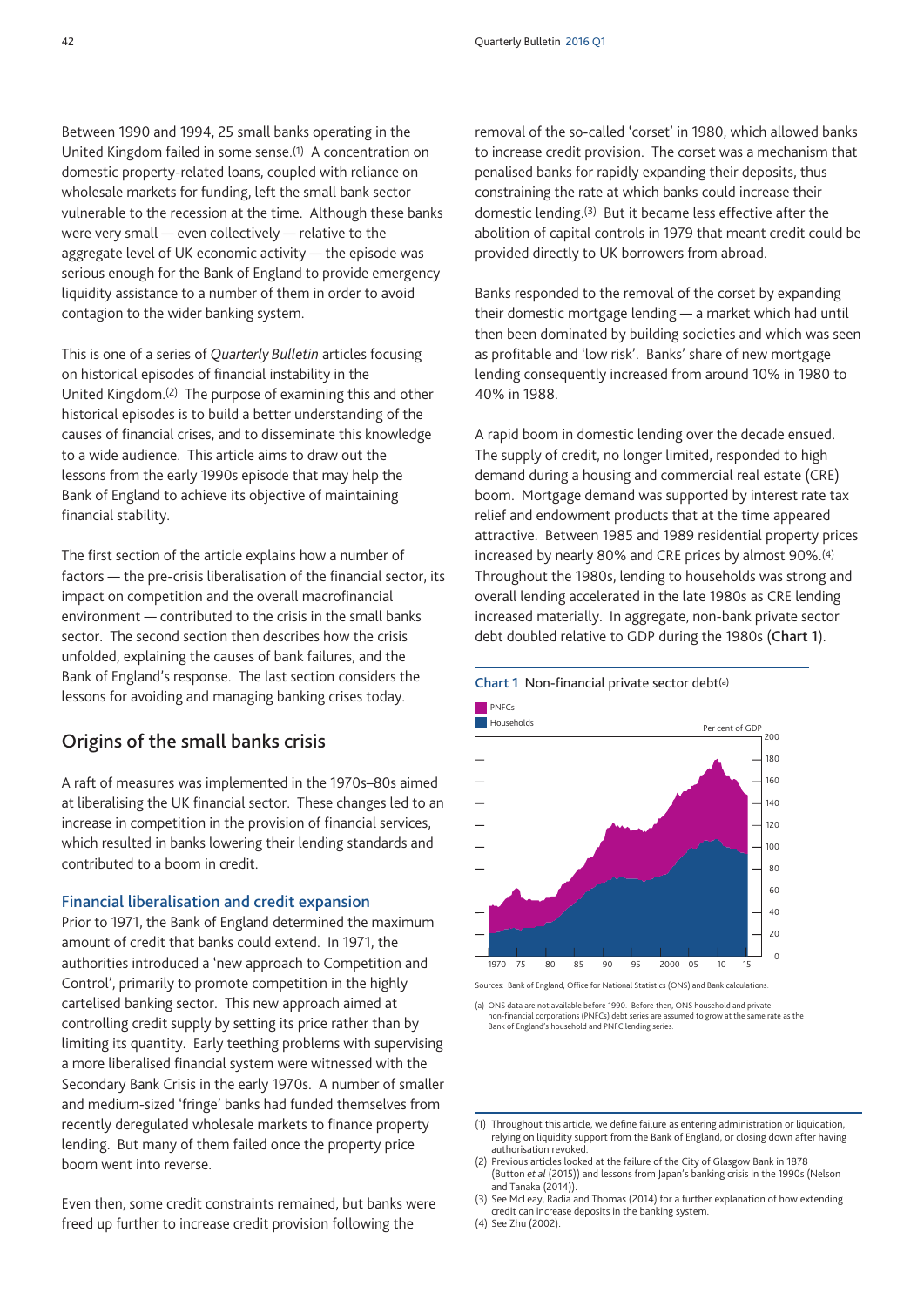#### **Competition and lending standards**

Mortgage lending and retail deposit-taking had traditionally been the preserve of building societies, so increased competition from banks put pressure on their business models. In response, the government decided to allow building societies to broaden their activities to include the provision of non-mortgage loans. They were also allowed to access wholesale funding markets, which were at the time cheaper than retail deposit funds. A number of building societies converted into banks. These changes exposed banks to more competition from building societies, as they became freer to respond to market conditions.

Banks also faced competition from specialist mortgage lenders that relied on low wholesale funding costs.<sup>(1)</sup> This forced banks to reduce their margins to remain competitive. For example, among other innovations, for the first time in 1985 UK banks offered interest on current accounts. The net interest margins of the four largest clearing banks fell from an average of 5.7% in 1985 to 4.7% in 1989.(2)

As lower margins put pressure on banks' profits, they sought to increase lending by reducing their lending standards. This was evident on two metrics in mortgage lending — the loan to value (LTV) ratio and the loan to income (LTI) ratio, which measure the amount lent as a proportion of the value of the property and of the borrower's income respectively. Both of these ratios rose during the 1980s (**Chart 2**). By the late 1980s, almost half of new mortgages advanced had LTV ratios of over 90%.

**Chart 2** New mortgages advanced for house purchase by LTV and LTI



Sources: Council of Mortgage Lenders (CML), Financial Conduct Authority (FCA) Product Sales Data and Bank calculation

(a) Data from the FCA's Product Sales Database (PSD) are only available since 2005 Q2. Data<br>from 1979 to 2005 Q1 are from the discontinued Survey of Mortgage Lenders (SML), which<br>was operated by the CML. The two data sourc illustrative prior to 2005 Q2.

## **Monetary policy in 1990**

In October 1990, the United Kingdom joined the Exchange Rate Mechanism (ERM) of the European Monetary System. The Deutsche mark (DM) was the *de facto* anchor currency against which sterling was pegged. In Germany at the time, inflationary pressures following the reunification resulted in the Bundesbank tightening monetary policy. Although there were already signs of a domestic recession, UK interest rates which had been raised from 1988 in preparation for the ERM — were kept high in order to keep sterling within its exchange rate band against the DM.

This exacerbated the slowdown in the economy. Annual GDP growth fell from over 4% in June 1989 to minus 1% two years later. As growth slowed there was a precipitous fall in property prices — residential and commercial property prices fell by 14% and 27% from peak to trough respectively. Mortgage borrowers faced the twin impact of rising mortgage costs from higher interest rates, and a reduction in the value of their property. The unemployment rate — which even at the peak of the boom was 7% — rose steadily, to 10.5% by 1993.

Against this background, worsening lending standards left banks vulnerable to credit losses from property-related exposures. As the economy slowed and interest rates rose, borrowers struggled to make repayments on their loans. Consequently, banks' write-offs on their mortgage lending increased significantly.

# **The crisis unfolds**

Much of the banking sector's difficulties in the early 1990s reflected the recession at the time, which was shared by a number of advanced economies, following the late 1980s boom. In this fragile environment of high loan losses, the reliance of a number of small banks on short-term wholesale funding left them vulnerable to a liquidity shock (ie banks need to quickly refinance maturing debt at a time when creditors are less willing to lend). When these funds dried up in 1991, the Bank of England intervened to prevent the failure of a number of small banks and potential contagion to the rest of the banking sector. This section sets out these events, starting with a description of the structure of the UK banking system in the early 1990s, and following on with losses on banks' loan portfolios, funding problems and finally the authorities' reaction.

#### **Structure of the banking system in the early 1990s**

The UK banking system at that time can be divided into a few broad categories: (i) the large retail and investment banks, (ii) branches of foreign-owned banks, and (iii) small and medium-sized banks. **Table A** shows the number of banks in

<sup>(1)</sup> In general, specialist mortgage lenders had access to more funding sources (eg often in the form of residential mortgage-backed securities) than small banks. The specialist mortgage lenders have traditionally focused their attention on one or more specialised markets, such as buy-to-let or self-certified mortgages, or lending to customers with adverse credit histories.

<sup>(2)</sup> Callen and Lomax (1990).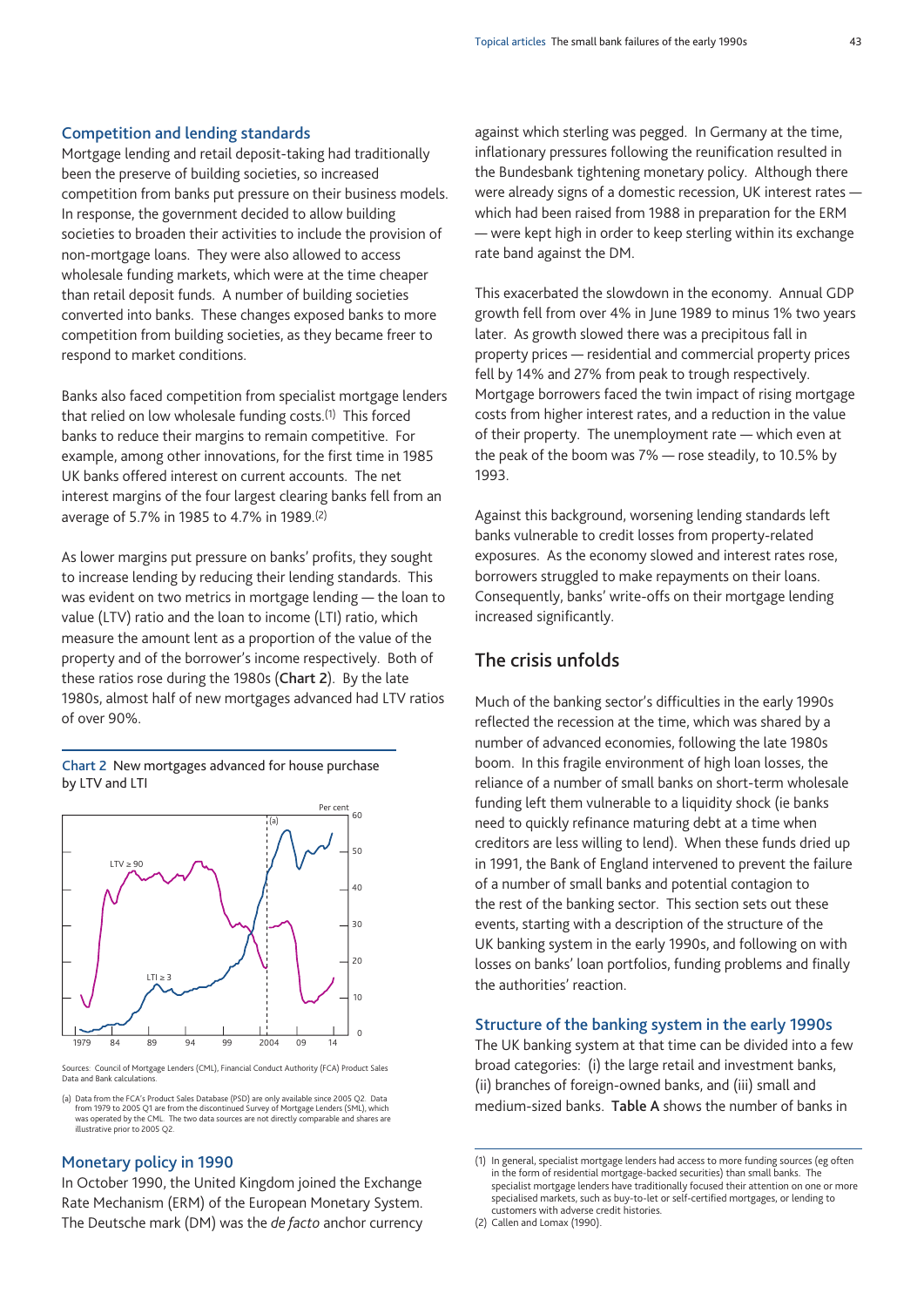each category from February 1990 up to February 1994. Of the 540 banks operating in the United Kingdom in 1990, just less than a quarter were small or medium-sized banks.(1) The majority of the lending to UK residents was done by the largest UK retail banks and building societies (**Figure 1**). Building societies had a much larger market share of mortgage lending than they do currently, accounting for around 60% of the stock of mortgage lending. Lending to companies, however, was largely done by banks. The small banks whose solvency was threatened in the early 1990s played a small part in the aggregate provision of credit, accounting for less than 1% of the stock of UK lending to the non-financial private sector.

#### **Table A** Number of authorised banks in the United Kingdom

|                                 | 1990 | 1991 | 1992 | 1993 | 1994 |
|---------------------------------|------|------|------|------|------|
| Commercial and investment banks | 75   | 70   | 72   | 73   | 71   |
| Branches of foreign banks       | 340  | 336  | 328  | 332  | 360  |
| Small and medium-sized banks    | 125  | 116  | 111  | 96   | 80   |
| Total                           | 540  | 522  | 511  | 501  | 511  |

#### **Figure 1** UK lending to households and companies at end-1989(a)



(a) Stock of sterling-denominated loans to UK residents, excluding financial institution (b) Estimate based on data available for the banks on the Bank of England's vulnerable bank watchlist.

As well as doing a considerable amount of lending to the UK private sector, foreign and British investment banks were among the most active in UK money markets. Nearly 60% of investment banks' sterling-denominated loans were made in wholesale markets (**Chart 3**). Japanese banks also lent a substantial amount of money in these markets. At the end of 1989, they had £15 billion of loans outstanding in money markets — marginally less than investment banks, and equivalent to half their lending in the United Kingdom. The weakness of Japanese banks as a result of a domestic downturn in the early 1990s, and their eventual withdrawal from UK markets likely exacerbated the tightening in sterling money market conditions.





(a) Chart shows major sterling-denominated lenders grouped by type of bank.

#### **Credit losses and problems at small banks**

UK banks' aggregate losses on domestic household lending in the early 1990s were high. Cumulative write-offs on residential mortgages between 1991 and 1995 were similar to those in Sweden, which suffered an outright systemic banking crisis with the failure of its largest banks. They amount to over three times the size of credit losses in the recent financial crisis (**Chart 4**).

#### **Chart 4** Banks' cumulative write-offs(a)



Sources: Bank of England, Central Bank of Ireland, Council of Mortgage Lenders, FDIC, Glas Securities, MIAC-Acadametrics, Nordiska Ministerrådet, Prudential Regulation Authority, Statistics Sweden, published accounts and Bank calculations.

(a) For the United Kingdom, 1991–95: banks and building societies and 2008–12: for a sample of the largest mortgage lenders as of end-2007. Swedish losses based on housing credit institutions. Irish losses are from 2011 to mid-2013 and refer to Allied Irish Bank, Bank of Ireland and Permanent TSB. United States losses refer to all FDIC-insured institutions. All losses are scaled to the share of loans outstanding at the beginning of the period.

The larger UK banks had enough capital to absorb these credit losses without threatening their solvency. But problems arose at a number of small banks. The degree of their exposure to

(1) They accounted for less than 5% of UK lenders' total assets.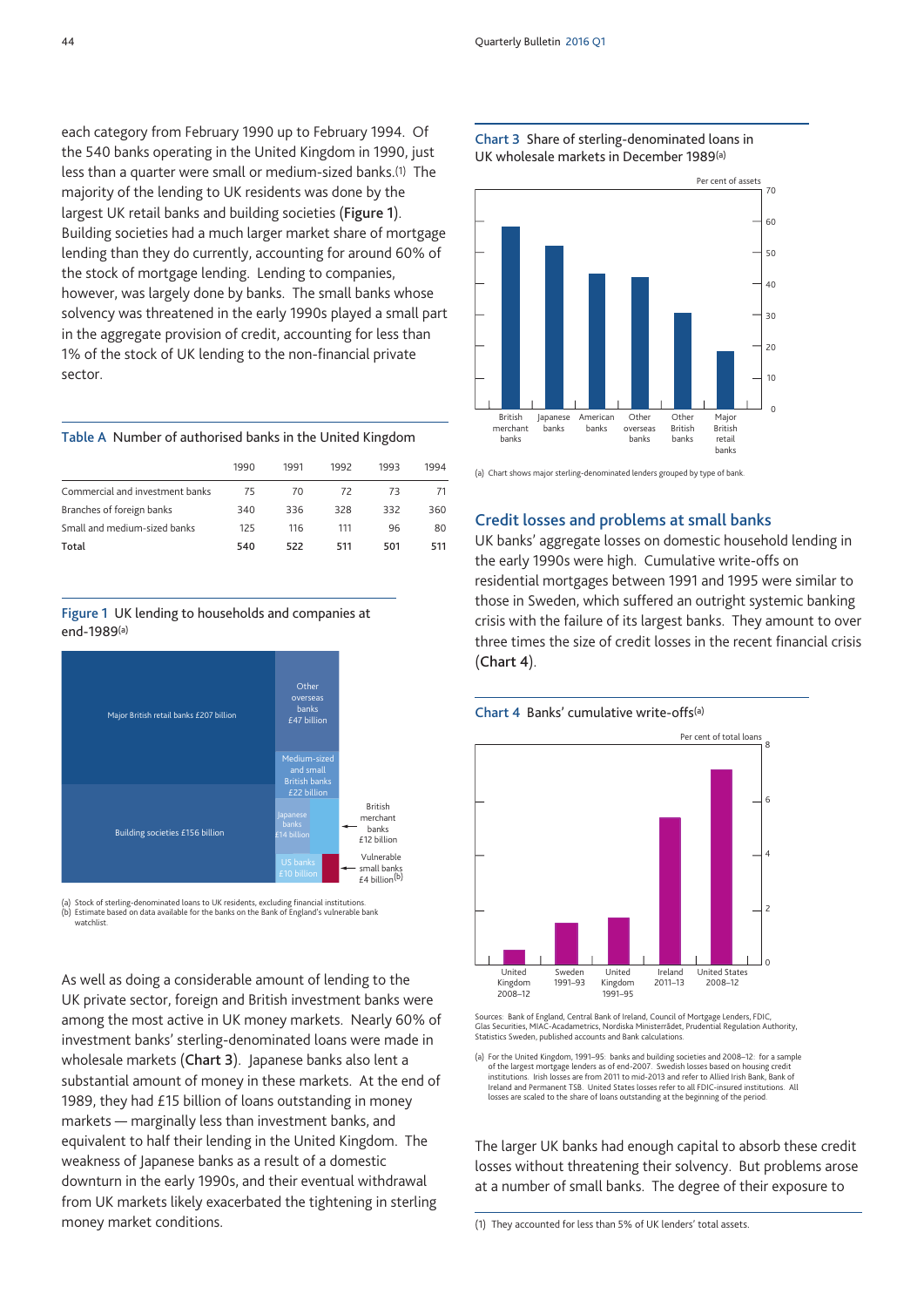property-related loans was uncertain but thought to be substantial, which meant credit losses could potentially threaten their solvency. In the autumn of 1990, Authority Bank, a small lender, went into administration as a result of a large exposure to a group of property and leasing companies. In February 1991, Chancery Bank, which also had large exposures to property-related lending, also failed.

The bad debt problems experienced by small banks in late 1990 and early 1991 were well publicised and contributed to growing nervousness in money markets. The failure of Authority Bank closely followed the failure of British and Commonwealth Merchant Bank (BCMB), which went into administration earlier that year due to difficulties faced by its parent company. BCMB was unable to replace funding, including from short-term money markets, as counterparties withdrew due to uncertainty following the failure of the parent company and fears about losses from property-related loans.

#### **Funding problems and contagion**

BCMB's reliance on wholesale funding markets was not unique. Perhaps as a result of generalised low interest rates in wholesale funding markets in the late 1980s, many small banks were heavily dependent on these markets, and in particular on larger banks and local authorities who provided nearly half of their funding. Local authorities were attracted by the higher deposit rates that small banks often paid relative to their larger peers. In June 1990, a quarter of local authority funds placed with banks were held at 40 small banks.

Such dependence on funding from local authorities meant that small banks were vulnerable to deposit flights in the event of a confidence shock. A handful of small banks relied on local authorities for more than one fifth of their funding. The failures of three banks — BCMB, Chancery Bank and Edington Bank (a small investment bank that failed in November 1990) — had already served as a warning to local authorities, whose funds at these failed banks had been locked in administration.

The closure of Bank of Credit and Commerce International (BCCI) in July 1991 — due to an instance of fraud represented a turning point for local authorities. A number of them lost access to funds placed with BCCI. At this point, local authorities began to withdraw virtually all their short-term deposits from some small banks. There was a 'flight to quality', with funds redeposited with larger clearing banks. A timeline representing the crisis is shown in **Chart 5**. The share of small banks' deposits from local authorities fell from 21% in December 1990 to only 6% nine months later in September 1991 (**Chart 6**).

Larger banks, including foreign banks, also began to reappraise their exposure to the small banks' sector during this period. Foreign banks, in particular, retrenched from interbank markets. As a result, UK banks' total wholesale borrowing fell by nearly 15% during 1991 (**Chart 7**). Both US and Japanese banks were experiencing problems in their home markets, which may have exacerbated their reaction to the UK downturn. Within four years, 25 small banks had in some sense, failed.



## **Chart 5** Timeline of the crisis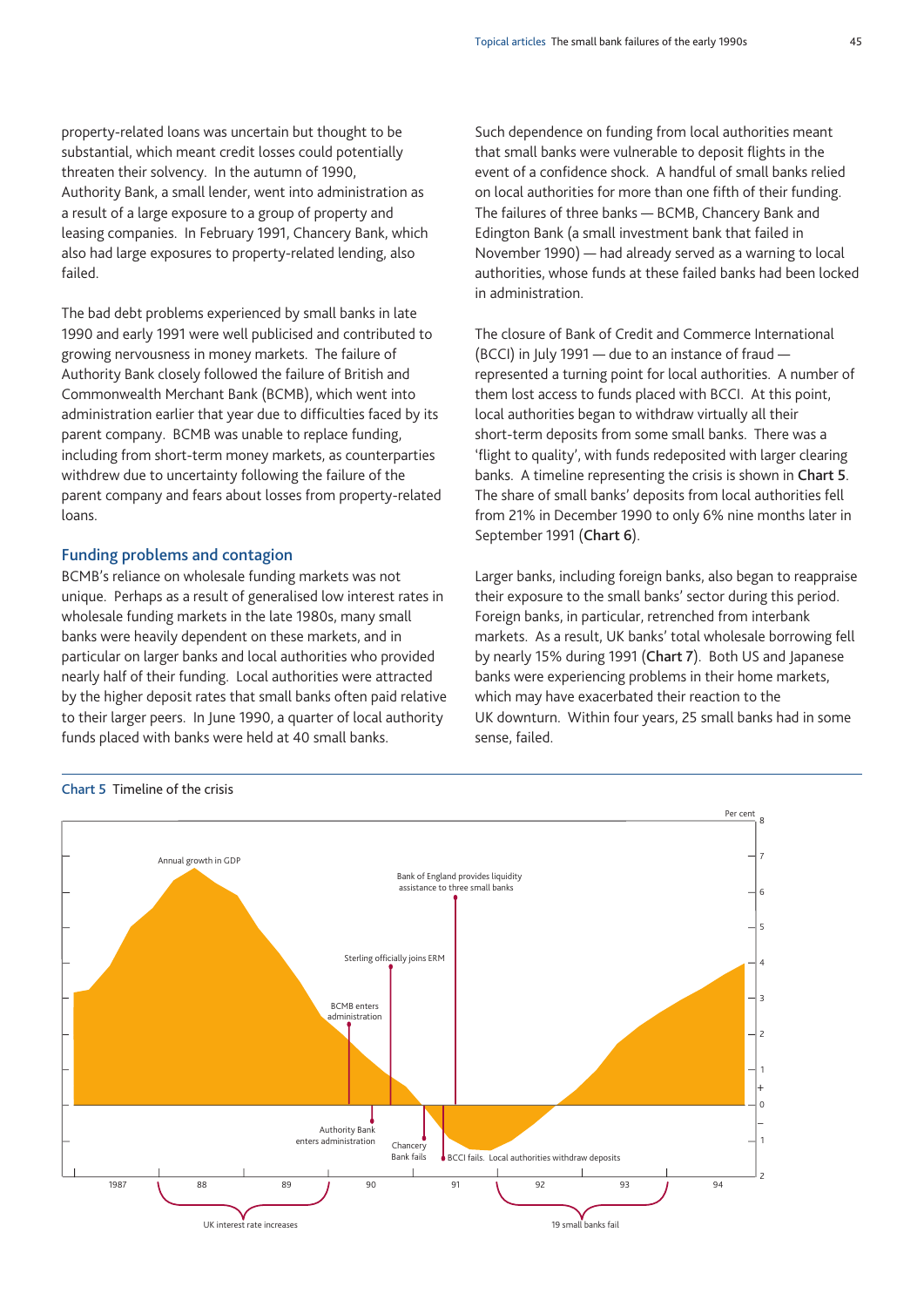

**Chart 6** Small banks' deposit funding from local authorities

**Chart 7** UK banks' sterling-denominated wholesale unsecured lending and borrowing



The succession of small bank failures was not in itself of systemic importance — the very small combined size of the banks that failed meant that the loss of financial services provision in the United Kingdom was negligible. The assets of the small bank sector as a whole were equivalent to only 2.3% of GDP in 1991, about 35 times less than those held by the major British banks. The small banks that failed had total combined assets of only 0.2% of GDP — equivalent to those of Dunfermline Building Society, which failed in 2009. This stands in sharp contrast to big bank failures in 2008 (**Figure 2**). But the actual and prospective failures had led to an environment of uncertainty and fear in wholesale markets, and there was a possibility of contagion to larger, more systemically important banks.

There are both direct and indirect channels of contagion from bank failure. In terms of 'direct' contagion, larger banks' exposures to small banks were generally small in this particular case, and so this channel did not pose a material risk to large banks in 1991.(1)





Sources: Published accounts and Bank calculations.

(a) Bubbles show total assets as a percentage of annual GDP in the year of failure.

However, there was greater evidence of (and potential for) contagion through 'indirect' channels. First, banks can be affected through confidence effects that cause investors to reassess risks from banks, and reduce or cut the funding they provide them with. The environment of uncertainty created in interbank and wholesale funding markets after the closure of BCCI in the summer of 1991 made contagion through this channel a potentially important risk.

Another indirect channel of contagion is that the failure of one or more financial institutions — even if small — can cause liquidity providers to reconsider their lending to bigger financial institutions which they think have a similar business model and/or vulnerability to the same adverse shock (so-called 'information based' contagion).(2) This occurs because collecting information on the creditworthiness of individual banks is costly. The failure of one bank can therefore be sufficient for market participants to draw strong inferences about the viability of other banks — even if those inferences turn out to not be warranted by the underlying financial positions of those other banks. Such contagion was also possible in 1991, as medium-sized banks also relied on local authority and bank funding, although not to the same extent as small banks. There was also some concern that contagion might even spread to one or more of the biggest UK banks.

#### **The UK authorities' reaction**

In the weeks following the closure of BCCI, the Bank of England considered that the risk of contagion through these indirect channels had become large enough to have wider implications for financial stability. In particular, the Bank worried that risk aversion in funding markets could spread to larger banks, and may even consequently cause problems at large systemically important banks, if problems in wholesale funding markets were to worsen. As an internal July 1991 Bank report put it: 'the systemic danger of National Home Loans

<sup>(1)</sup> See Ferrara *et al* (2016).

<sup>(2)</sup> See Santor (2003).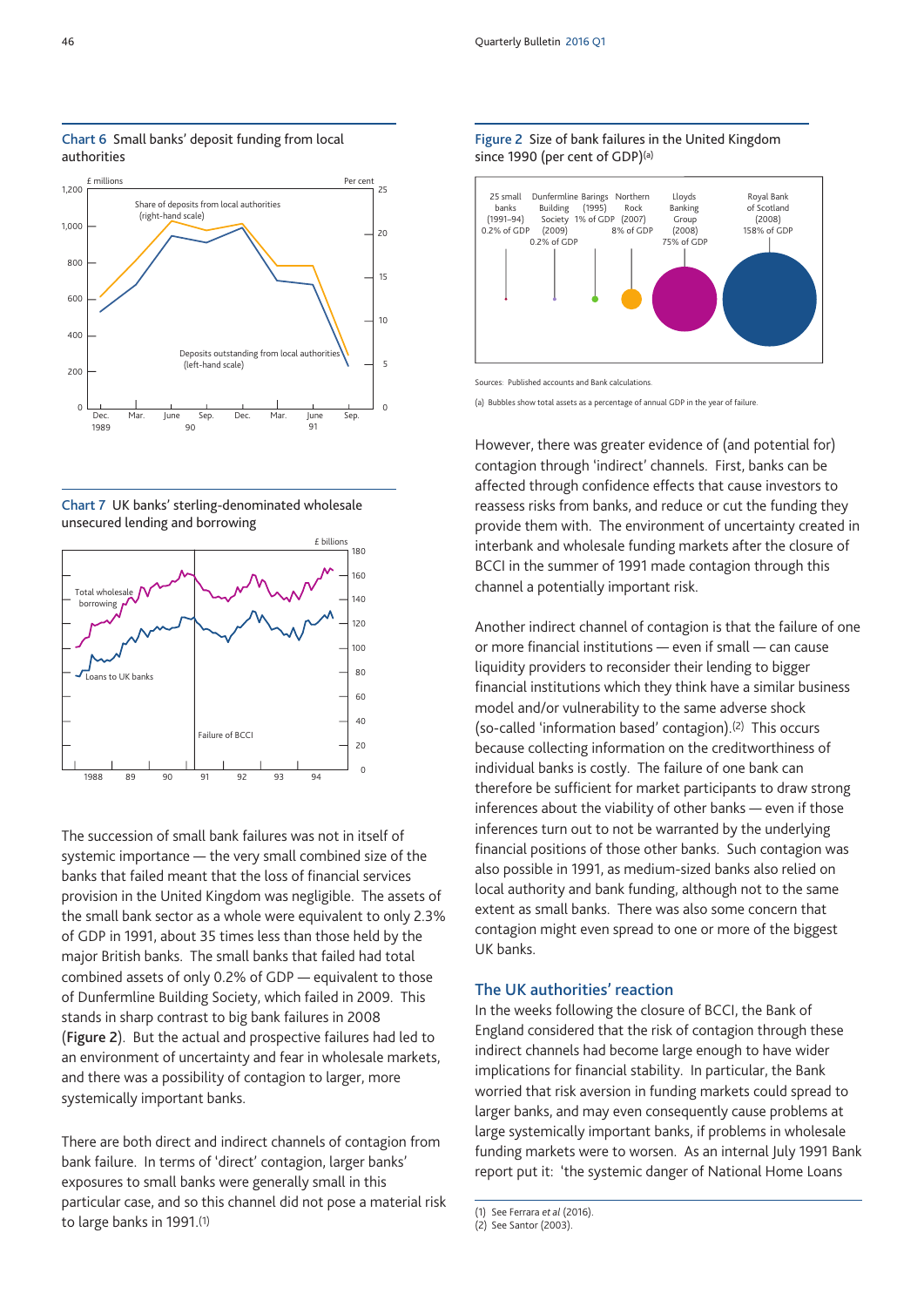[a vulnerable small bank] is that it has a substantial £600 million of commercial paper in the market and it has £90 million of funding from quality corporate names'. In other words, the Bank feared that the small banks' problems would spread to a different sector of the funding market, and a sector on which some of the larger banks were heavily reliant.(1)

At this point, the Bank of England was already playing a central role in managing the small banks crisis by acting as a mediator between banks, encouraging the larger clearing banks to lend to the small banks' sector. The Bank did this by arranging meetings between the key stakeholders concerned. This approach had been successful during the 1970s Secondary Banking Crisis when the Bank had set up a lifeboat operation — whereby larger clearing banks were asked to continue to provide funding to smaller 'secondary' banks with a liquidity problem to avoid a systemic crisis. Perhaps because of the less systemic nature of the small banks in the early 1990s and the more competitive environment in the banking sector, efforts to facilitate the provision of liquidity from the clearing banks proved unsuccessful.

The Bank decided instead to arrange official liquidity support when three more small banks — National Home Loans (NHL),(2) City Merchants Bank,(3) and East Trust — ran into severe funding problems. The Bank did this either by providing funding directly to the small banks in trouble, or by guaranteeing credit lines from larger clearing banks. The Bank only disclosed the provision of official support over a year later.

In addition, the Bank kept a further 40 small banks under close supervisory review.(4) These banks were generally dependent on wholesale markets for more than one fifth of their funding. The banks were required to provide regular additional information, especially relating to their liquidity and cash flow. The Bank continued to do this even after it had provided liquidity support and conditions in money markets eased. This is in part because small banks continued to close down until 1994. In some cases, the Bank helped institutions to wind down their business in an orderly manner.

The economic cost of the failure of these institutions was small. Together, the small banks that failed had assets of approximately £1 billion — less than 0.2% of GDP in 1991. In contrast to many banking crises around the world, there was no government injection of capital into the banking system, although the Bank of England took a small loss on the credit that it extended (**Chart 8**). In 1993, the Bank disclosed that it had made provisions of £115 million against possible losses.



Sources: Hoggarth and Soussa (2001), International Monetary Fund (2015) and Laeven and Valencia (2012).

(a) United Kingdom (1991): peak of Bank of England provisions. (b) Other crises: cumulative gross financial outlays of central government on financial sector

restructuring. Magenta bars show, where available, costs after recovery.

# **Lessons for today**

There are a number of lessons that can be drawn from the early 1990s small banks crisis. The Bank of England is now better equipped in a number of ways to protect the financial system against the series of events which occurred then through an improvement in micro and macroprudential regulation as well as a regime to resolve failing banks, among other things. If institutional memory is maintained, regulators' experiences of banking crises should continually improve their understanding of how to reduce their likelihood and impact. Some of the lessons from the early 1990s episode are discussed below.

## Rapid change brings challenges for bank managers and their supervisors

As outlined in the first section of this article, the financial liberalisation of the 1970s and 1980s resulted in substantial changes to the structure of the UK banking system. This opened up the banking sector to more competition and innovation, as well as rapid credit growth. It is clear *ex post* from the credit losses during the recession that banks took on too much risk during the boom period.

<sup>(1)</sup> Bank of England Archives (Reference 9A257/1).

<sup>(2)</sup> NHL relied heavily on local authority funding, losing much of this in March/April 1991. By mid-May, only one third of the next two months' maturities were expected to roll over. Following BCCI's collapse most of this was lost. The clearers agreed to provide a £200 million facility, but only with an authority's guarantee. By February 1992, the Bank of England was committed to meeting all NHL's liabilities and bought it outright in 1994 for a nominal sum in order to facilitate control over asset realisation.

<sup>(3)</sup> City Merchants' liquidity difficulties were less severe but client money funding was at risk. The Bank again guaranteed a facility, allowing City Merchants time to run down the business. After discussion with the Bank, NatWest and Lloyds agreed to provide a £30 million facility for two months (with possible extension up to twelve months) provided the Bank of England would cover the risk.

<sup>(4)</sup> See Bank of England (1993).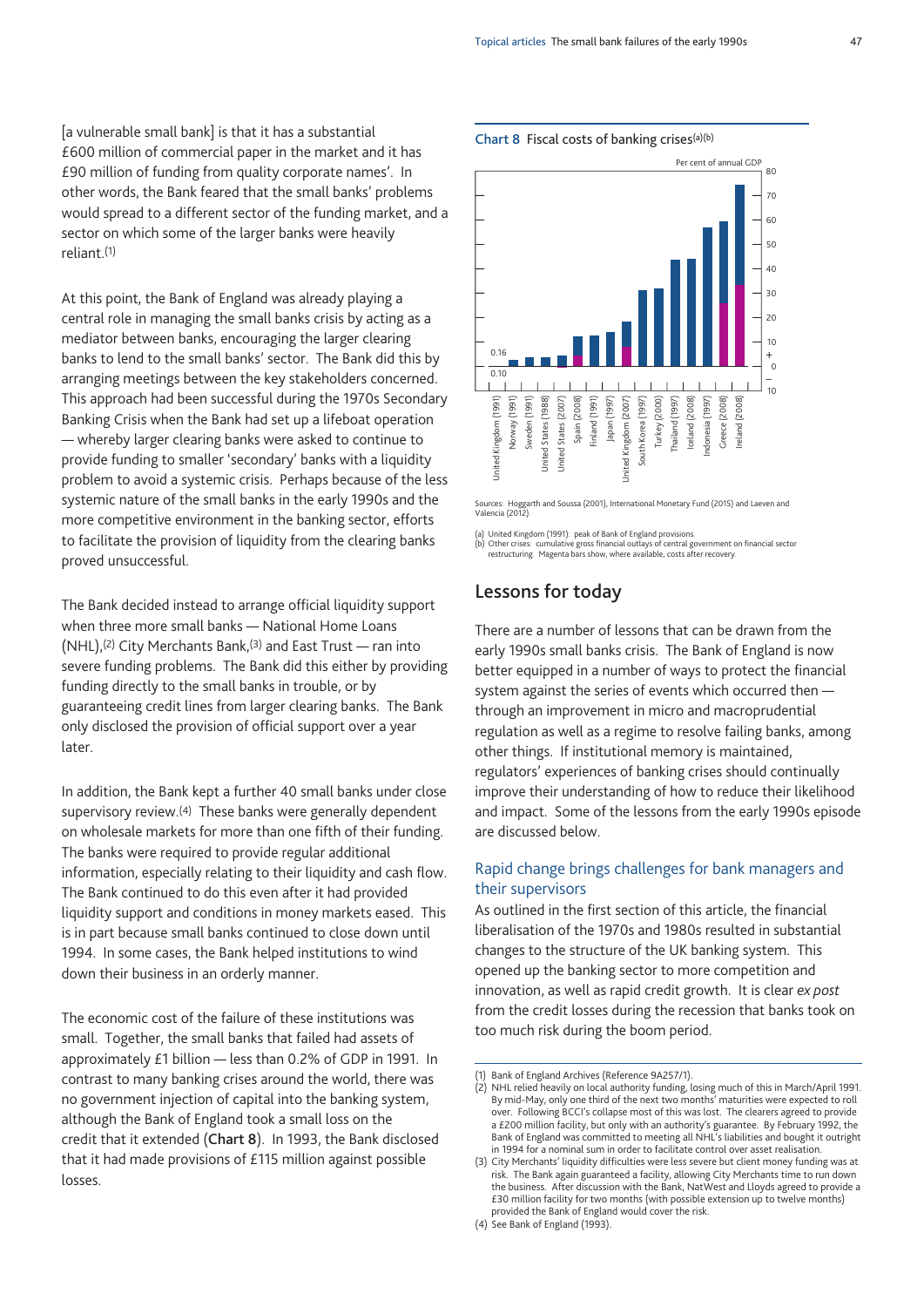Rapid change and innovation may often create challenges for bankers and regulators alike. Bank managers may feel tempted, under competitive pressures, to take on more risks to maintain or increase their returns. Banks can do this by changing their business models, for example to lend in lucrative markets that they are less familiar with. These risks can sometimes be misunderstood or underestimated. In the late 1980s, this risk manifested itself in a rapid expansion of lending and a lowering in lending standards. Ahead of the most recent crisis, rapid innovation came in the form of some types of securitisation that were systematically mispriced.

For supervisors, spotting these risks when they are building up can be difficult, but rapid and large-scale responses to shocks on the part of banks may act as a warning sign that they may be taking on excessive risk. In the United Kingdom, more detailed regulatory data are now collected on a regular basis from banks than in the early 1990s, and the Prudential Regulation Authority (PRA) — the Bank of England's supervisory arm — is better equipped to identify and tackle the build-up of risks in banks' balance sheets.

## Rapid growth in credit may be a sign of excessive risk-taking

As the 1990s small banks' experience highlighted, rapid lending growth can be an indicator of a decline in lending standards. The pattern of a generalised rapid expansion of credit provision fuelling a property boom, followed by an eventual crash and large credit losses is one that has often repeated itself in banking crises in the past and around the world.(1) It was also a feature of the recent global financial crisis in many countries, including the United Kingdom.

Macroprudential regulation can guard against this risk by developing and monitoring measures of excess aggregate credit growth. In the United Kingdom currently, the Financial Policy Committee (FPC) looks at a number of core indicators of potential excess credit to do this, including the credit to GDP gap.(2) This indicator measures the deviation of aggregate credit to households and non-financial companies relative to GDP from its long-run trend. Interestingly, if the UK authorities had been using the credit to GDP gap indicator in the 1980s, it would have likely been flashing a warning sign of a pending downturn. The level of credit rose to 20% above trend ahead of the recession and associated small banks crisis in the early 1990s compared to 10% in the run-up to the global financial crisis (**Chart 9**). That said, at the current conjuncture, the FPC has indicated that there are a number of drawbacks with the credit gap measure and that there is no simple mechanistic link between this indicator and the FPC's policy.(3)

Even at an individual bank level, rapid credit growth can be a powerful predictor of failure. This was the case in the early 1990s bank failures. On average across the banks that went

#### **Chart 9** Domestic credit relative to GDP(a)



(a) The credit to GDP gap is calculated as the percentage point difference between the credit to GDP ratio and its long-term trend. (b) Recessions are defined as two consecutive quarters of negative quarterly real GDP growth.

on to fail, credit growth was 30% at its peak in 1989, almost twice the rate of the banks that survived (**Chart 10**). Of the small banks in the fastest-growing quartile, 40% went on to fail. Unsurprisingly, the banks that failed reduced their lending materially in 1990 as losses started to build up, perhaps in a bid to improve their liquidity positions and their lending portfolios.

#### **Chart 10** Annual growth in bank lending to UK non-bank private sector

- Small banks that survived the mid-1991–94 ('crisis') period
- Small banks that failed during mid-1991–94 ('crisis') period
- 



<sup>(1)</sup> See, for example, Laeven and Valencia (2012).

<sup>(2)</sup> These core indicators are published in the Bank of England's semi-annual *Financial Stability Report*.

<sup>(3)</sup> See Bank of England (2015a), page 36.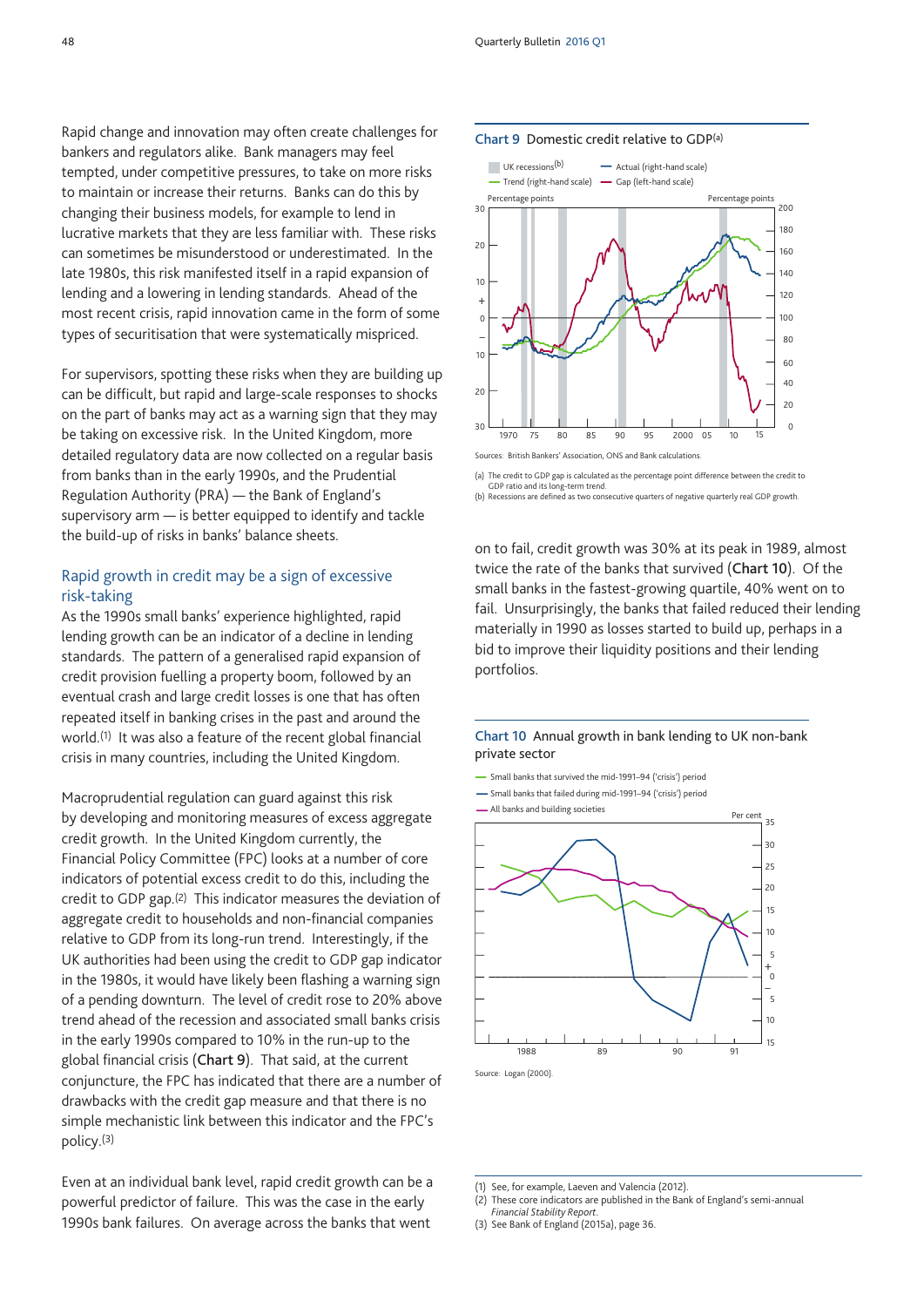## Undiversified lending and funding can leave banks vulnerable to shocks

A clear lesson from the small banks crisis was that overreliance on a single source of funding can leave banks vulnerable to a withdrawal of funds. When the local authorities withdrew their funds, small banks struggled to find short-term finance to pay out these deposits, and eventually failed or relied on the Bank of England for liquidity support. This risk crystallised in a similar way in the recent crisis: Northern Rock eventually failed in 2007 when it could not repay lenders following its overreliance on funding from short-term wholesale markets.

Two regulatory requirements are being introduced, following the financial crisis of 2008, to guard against vulnerabilities to liquidity runs. First, the Liquidity Coverage Ratio (LCR) requires banks to hold enough liquidity to cover a short-term outflow of funds. Second, the Net Stable Funding Ratio (NSFR) will require them to fund long-term illiquid assets with long-term stable liabilities, and should ensure that banks are less vulnerable to funding shocks in the first place.

Lack of diversification was also a problem in the small banks' lending decisions. Logan (2000) shows that the banks that failed during the 1990s had less diversified lending portfolios than those that survived — the median bank (in terms of size) that failed had nearly half of its assets concentrated among ten counterparties. The banks that ended up failing also had much lower levels of capital, leaving them more vulnerable to a few of their creditors defaulting. The regulatory capital framework now guards against such risks. When setting capital requirements for banks, the PRA assesses risks from the concentration of exposures.(1)

## The need to deal with 'too big to fail' issues

While the early 1990s crisis was limited to small UK banks, the Bank of England was concerned at the time that stress in wholesale markets may also affect bigger banks' ability to fund themselves, thereby potentially destabilising them. Indeed, larger UK banks were also hurt by the recession, and three of the major UK banks (Barclays, NatWest and Midland Bank) lost their triple-A credit ratings by end-1991.

In the event, limited contagion in funding markets meant that the UK authorities did not at the time have to grapple with the reality of a large bank failure. The hypothetical question of how to deal with a large bank failure without using taxpayer funds was left unanswered in the aftermath of the crisis. In the recent global financial crisis, some of the largest UK banks were bailed out at enormous public cost.

The Bank is now better placed to resolve bank failures through a framework called the Special Resolution Regime.(2) In the case of a small bank whose failure would have no systemic consequences, the Bank of England would put it into a bank insolvency procedure — ensuring that insured deposits are

promptly paid out while winding down the bank. If this course of action could give rise to systemic consequences, other tools are available to the Bank to stabilise the firm. For larger banks, the Bank of England would use its powers to carry out a 'bail-in' to absorb losses and restore solvency using the bank's *own* resources — shareholders and unsecured creditors are written down and/or converted to equity to restore the bank's capital position.(3) Regulatory standards are being introduced internationally to ensure that bail-in resolution strategies can be carried out in the event of a bank failure.(4)

## Prompt and covert official liquidity provision can stop contagion through financial markets

It is difficult to measure the success of the Bank of England's intervention in financial markets in 1991. Conditions in the wholesale funding markets did not continue to worsen — but it is difficult to attribute this solely to the Bank's provision of official support. It is likely that the covert nature of the liquidity support helped to calm financial markets without alarming participants about specific firms. However, the failure of the Bank of England's original plan to set up a 'lifeboat' operation slowed down the official response to the crisis — at the cost of worsening conditions in funding markets.

The Bank of England now has a clear framework for providing liquidity insurance facilities. The Bank's Discount Window Facility (DWF) and Contingent Term Repo Facility (CTRF) are both available to banks and building societies that experience a liquidity shock. Firms facing an idiosyncratic or market-wide shock would borrow from the Bank of England via the DWF, while the CTRF would be activated by the Bank in response to actual or prospective market-wide stress of an exceptional nature. In addition, the Indexed Long-Term Repo operation is available to banks to meet predictable liquidity needs. Banks and building societies are able to position collateral with the Bank of England in advance of a shock to facilitate drawing from these facilities in a quick and efficient manner.

## Too little and too much competition can both be damaging to financial stability

The early 1990s small banks crisis shows that although competition imposes a welcome and healthy pressure on the banking system which can benefit customers (for example in the form of easier access to credit), competitive pressures can lead to the build-up of risks in the banking system. The lesson for regulators is to monitor banks' lending behaviour to ensure that they do not respond to these pressures in a way that endangers financial stability.

<sup>(1)</sup> See Bank of England (2015b).

See Bank of England (2014)

 $(3)$  Chennells and Wingfield (2015) provide an introduction to the resolution of bank failure through bail-in. An indication of the type of tools that are likely to be used for different types of bank can be found in Table 1 of Bank of England (2015c).

<sup>(4)</sup> See Financial Stability Board (2015).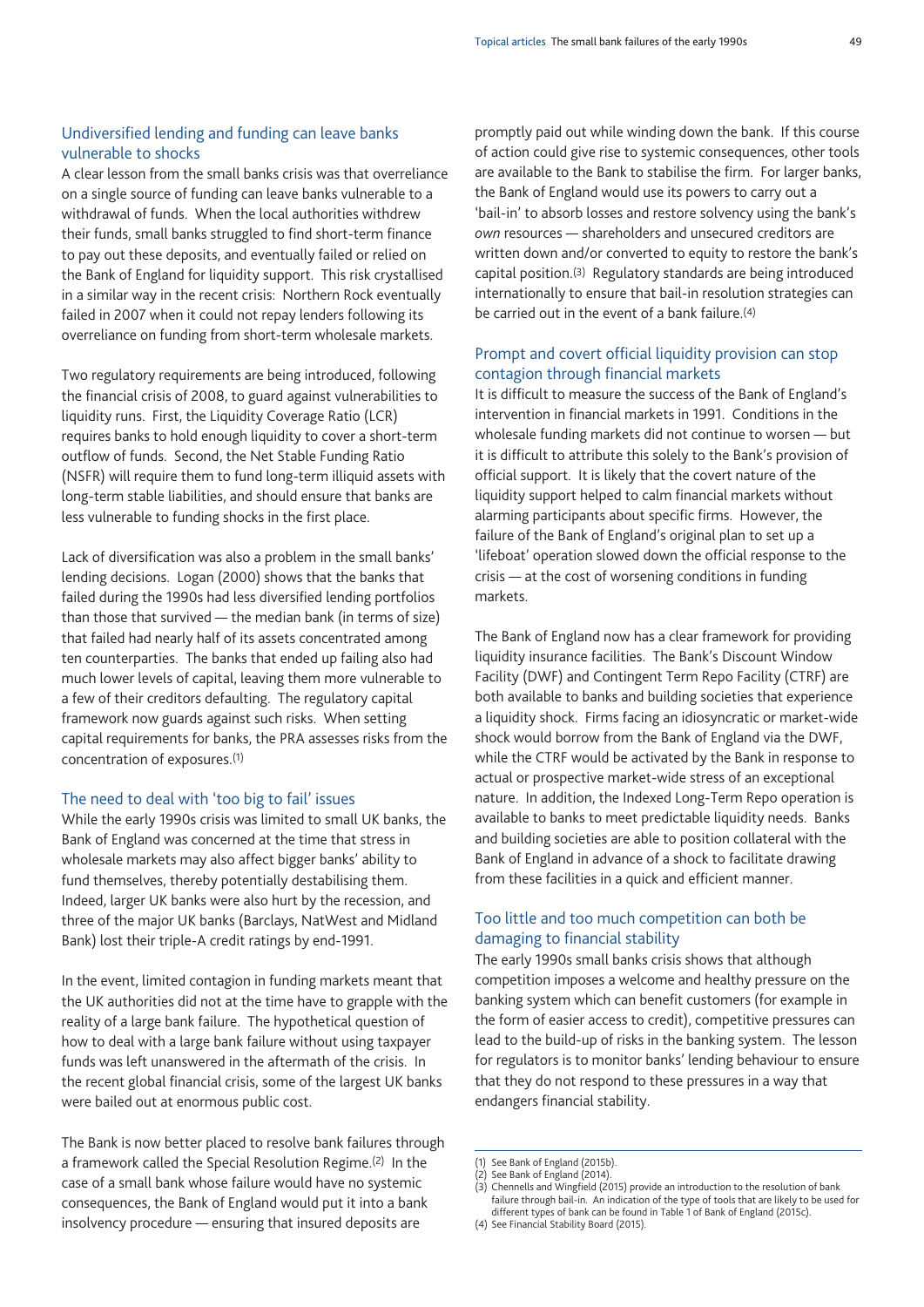Nowadays, the Bank of England should be better equipped to deal with the market failures that may arise from either 'too little' or 'too much' competition. The PRA was given the secondary objective of facilitating 'effective competition', which Dickinson *et al* (2015) define as being achieved when 'market or regulatory failures are either not significant or else have been addressed'. To deal with risks arising from heightened competition, such as the weakening of lending standards seen in the 1990s small banks crisis, the PRA can rely on its judgement-based approach and supervisory powers to identify excessive risk appetite.

## **Conclusion**

The credit boom in the late 1980s proved costly and resulted in a subsequent deep economic downturn in the early 1990s. This, in turn, contributed to the small banks crisis at the time and the need for the Bank of England to provide emergency liquidity assistance to a number of banks. However, the small banks crisis did not have a scarring effect on the United Kingdom's economy. And although the crisis threatened to spread to larger banks, the banks that failed were too small to have any lasting effect on the structure of the banking system. But the lessons from a familiar story of boom and bust in the property market, and a subsequent banking crisis, remain relevant today. It would be impossible and undesirable to make the financial system failure proof, but bearing these lessons in mind — both in spotting risks and vulnerabilities in the banking system, and on dealing with them — should help the Bank of England better safeguard financial stability in the United Kingdom in the future.